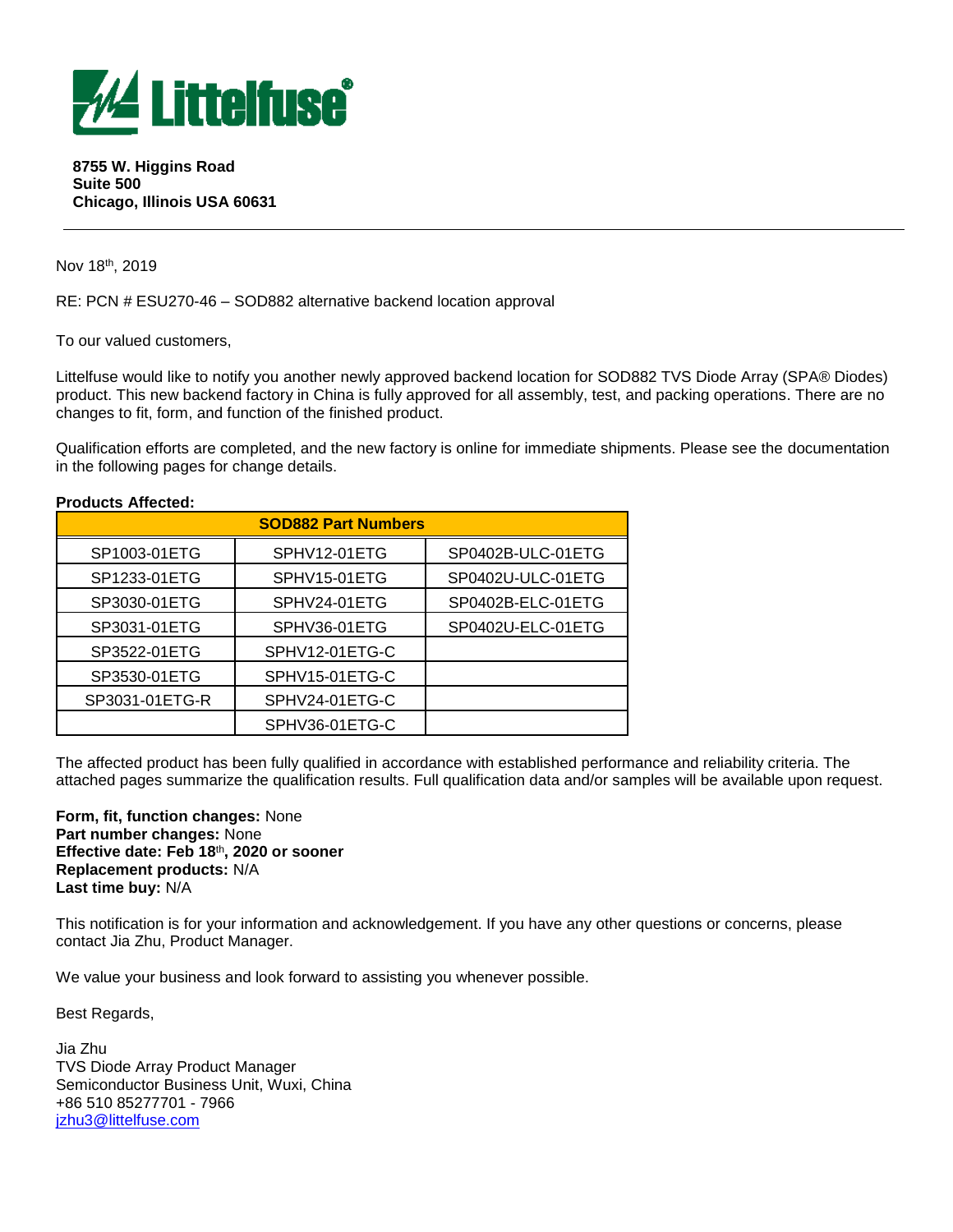

800 E. Northwest Highway Des Plaines, IL 60016

# Product/Process Change Notice (PCN)

| PCN#:                                                                                                                                              | <b>Contact Information</b>                                                                                                            |  |  |  |
|----------------------------------------------------------------------------------------------------------------------------------------------------|---------------------------------------------------------------------------------------------------------------------------------------|--|--|--|
| ESU270-46<br>Date: Nov 18, 2019                                                                                                                    | Name: Jia Zhu                                                                                                                         |  |  |  |
| Product Identification:                                                                                                                            | <b>Title: Product Marketing Manager</b>                                                                                               |  |  |  |
| SOD882 TVS Diode Array Product                                                                                                                     | Phone #: +86 13913131571                                                                                                              |  |  |  |
| alternative backend location approval                                                                                                              | Fax#: N/A                                                                                                                             |  |  |  |
| Implementation Date for Change:                                                                                                                    | E-mail: jzhu3@littelfuse.com                                                                                                          |  |  |  |
| Feb 18, 2020 or sooner                                                                                                                             |                                                                                                                                       |  |  |  |
| <b>Category of Change:</b>                                                                                                                         | <b>Description of Change:</b>                                                                                                         |  |  |  |
| □ Assembly Process                                                                                                                                 | Approve another alternated backend assembly, test, and packing                                                                        |  |  |  |
| $\Box$ Data Sheet                                                                                                                                  | locations for SOD882. There are no changes to fit, form & function                                                                    |  |  |  |
| $\Box$ Technology                                                                                                                                  | of the finished product. The affected product has been fully<br>qualified in accordance with all established criteria for performance |  |  |  |
| Discontinuance/Obsolescence                                                                                                                        | and reliability.                                                                                                                      |  |  |  |
| $\Box$ Equipment                                                                                                                                   | All relevant details are included in the supplemental pages.                                                                          |  |  |  |
| $\boxtimes$ Manufacturing Site                                                                                                                     |                                                                                                                                       |  |  |  |
| $\boxtimes$ Raw Material                                                                                                                           |                                                                                                                                       |  |  |  |
| $\Box$ Testing                                                                                                                                     |                                                                                                                                       |  |  |  |
| Fabrication Process                                                                                                                                |                                                                                                                                       |  |  |  |
| □ Other: ____________________                                                                                                                      |                                                                                                                                       |  |  |  |
| <b>Important Dates:</b>                                                                                                                            |                                                                                                                                       |  |  |  |
| Qualification Samples Available: Available<br>$\boxtimes$                                                                                          | Last Time Buy:                                                                                                                        |  |  |  |
| Final Qualification Data Available: Available<br>$\boxtimes$                                                                                       |                                                                                                                                       |  |  |  |
| Date of Final Product Shipment:                                                                                                                    |                                                                                                                                       |  |  |  |
| <b>Method of Distinguishing Changed Product</b>                                                                                                    |                                                                                                                                       |  |  |  |
| Product Mark, See (8.0) in the succeeding PCN report for details<br>$\boxtimes$                                                                    |                                                                                                                                       |  |  |  |
| Date Code,                                                                                                                                         |                                                                                                                                       |  |  |  |
| Other,                                                                                                                                             |                                                                                                                                       |  |  |  |
| Demonstrated or Anticipated Impact on Form, Fit, Function or Reliability:                                                                          |                                                                                                                                       |  |  |  |
| N/A                                                                                                                                                |                                                                                                                                       |  |  |  |
| LF Qualification Plan/Results:                                                                                                                     |                                                                                                                                       |  |  |  |
| Yes                                                                                                                                                |                                                                                                                                       |  |  |  |
|                                                                                                                                                    | Customer Acknowledgement of Receipt: Littelfuse requests you acknowledge receipt of this PCN. In your acknowledgement, you can        |  |  |  |
| grant approval or request additional information. Littelfuse will assume the change is acceptable if no acknowledgement is received within 30 days |                                                                                                                                       |  |  |  |
| of this notice. Lack of any additional response within 90 days of PCN issuance further constitutes acceptance of the change.                       |                                                                                                                                       |  |  |  |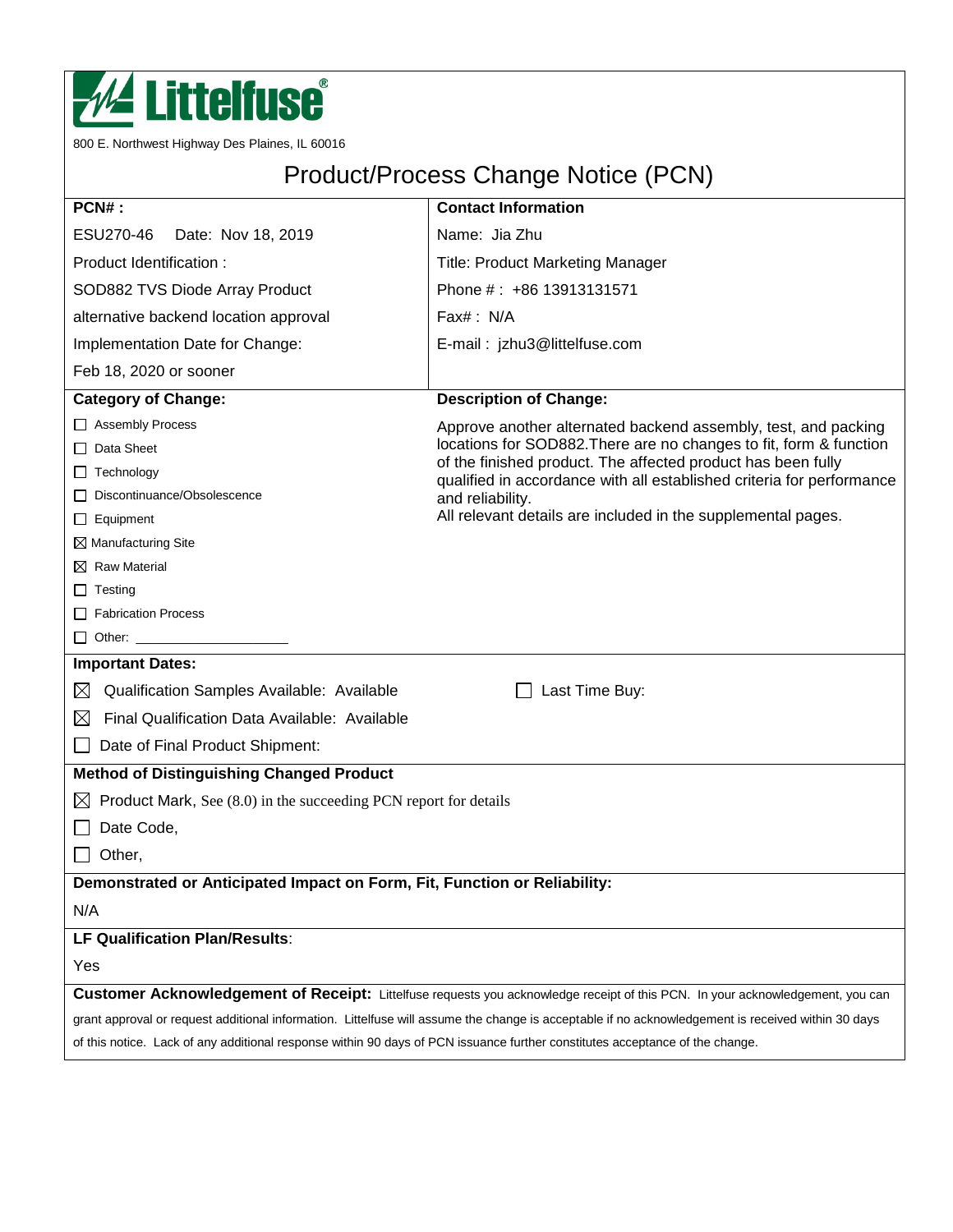

## **PCN Report**

## **ETR # Various**

| <b>Prepared By</b> | : Jia Zhu-SPA Product Manager, Jordan Hsieh-SPA Product Engineering Manager, |  |  |  |  |
|--------------------|------------------------------------------------------------------------------|--|--|--|--|
|                    | Raider Chen-SPA Product Engineer,                                            |  |  |  |  |
| Date               | : 11/15/2019                                                                 |  |  |  |  |
| <b>Device</b>      | : SOD882 products                                                            |  |  |  |  |
| <b>Revision</b>    | ÷А                                                                           |  |  |  |  |

## **1.0 Objective:**

 The purpose of this project is to qualify an alternative assembly supplier for SOD882 products. Succeeding pages summarize the physical, electrical and reliability test performed in qualification lots.

#### **2.0 Applicable Devices:**

#### 2.1 **Affected Part Numbers**

| <b>SOD882 Part Numbers</b> |                |                   |  |  |
|----------------------------|----------------|-------------------|--|--|
| SP1003-01ETG               | SPHV12-01ETG   | SP0402B-ULC-01ETG |  |  |
| SP1233-01ETG               | SPHV15-01ETG   | SP0402U-ULC-01ETG |  |  |
| SP3030-01ETG               | SPHV24-01ETG   | SP0402B-ELC-01ETG |  |  |
| SP3031-01ETG               | SPHV36-01ETG   | SP0402U-ELC-01ETG |  |  |
| SP3522-01ETG               | SPHV12-01ETG-C |                   |  |  |
| SP3530-01ETG               | SPHV15-01ETG-C |                   |  |  |
| SP3031-01ETG-R             | SPHV24-01ETG-C |                   |  |  |
|                            | SPHV36-01ETG-C |                   |  |  |

#### **3.0 Assembly, Process & Material Differences/Changes:**

- 3.1 Assembly Changes No change of assemble process.
- 3.2 Process Changes

No change of process method.

3.3 Material Change

| SOD882              |               |                   |               |  |
|---------------------|---------------|-------------------|---------------|--|
| Item                | Original      | <b>New</b>        | Change or not |  |
| Lead frame          | Eftect64T     | A194              | Yes           |  |
| Die Attach Material | <b>OMI519</b> | S220              | Yes           |  |
| Wire                | Gold          | Gold              | No            |  |
| Mold Compound       | G770HCD       | <b>CEL-9240HF</b> | Yes           |  |
| Plating             | PPF           | Tin               | Yes           |  |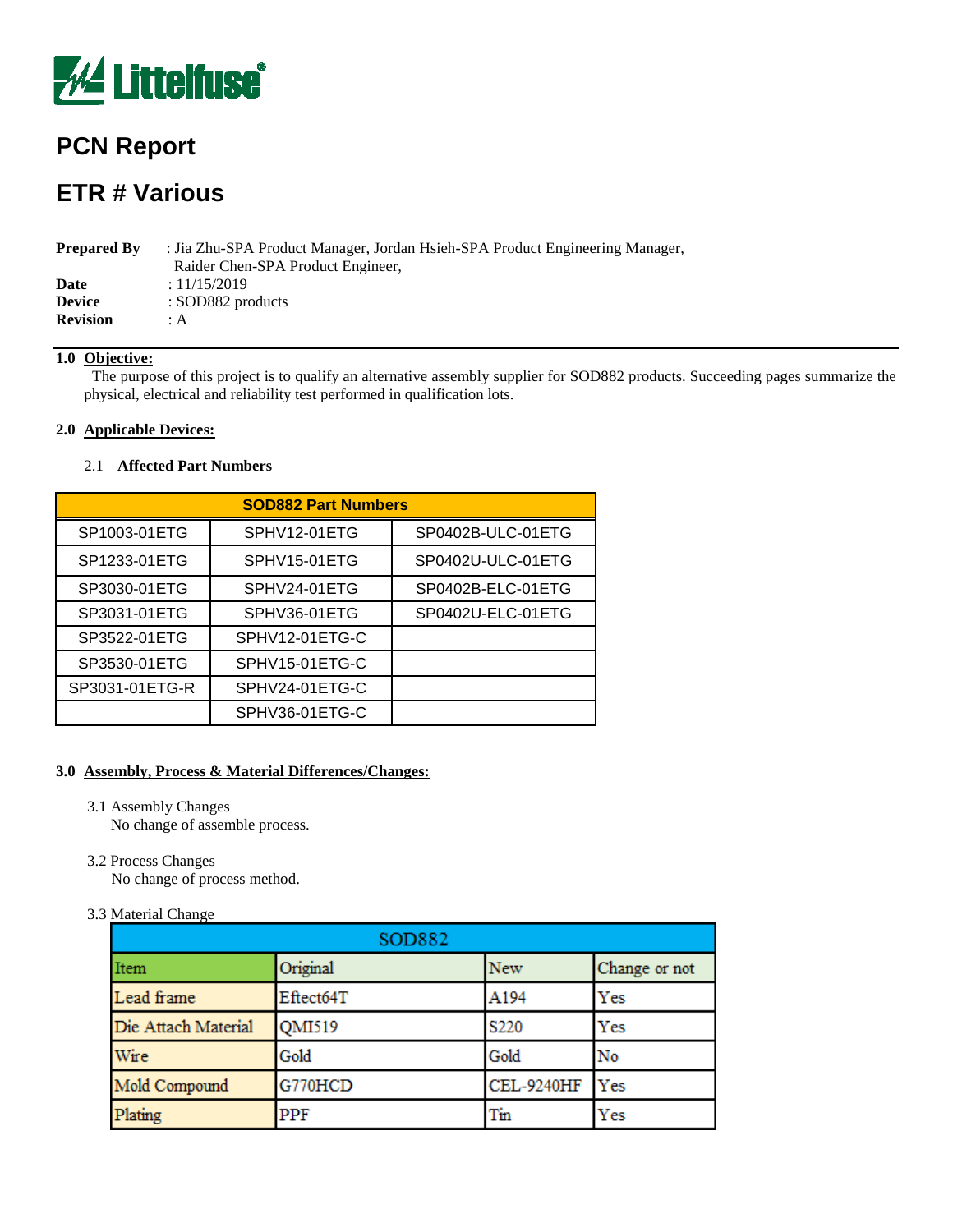## **4.0 Packing Method**

No change of packing method.

## **5.0 Physical Differences/Changes:**

Only package height of SP3522-01ETG and SP3530-01ETG were changed as below

|               | Unit: mm |      |            |      |     |            |
|---------------|----------|------|------------|------|-----|------------|
|               |          |      |            | New  |     |            |
| <b>Symbol</b> | MIN      | TYP  | <b>MAX</b> | MIN  | TYP | <b>MAX</b> |
| Α             | 0.4      | 0.45 | 0.5        | 0.45 | 0.5 | 0.55       |



## **6.0 Reliability Test Results Summary:**

### 6.1 **SOD882 products summary report:**

| <b>Test Items</b>                | <b>Condition</b>                                                   | S/S          | <b>Results</b> | ETR#                   |
|----------------------------------|--------------------------------------------------------------------|--------------|----------------|------------------------|
| Pre-conditioning (PC)            | JESD22-A113                                                        | 308 each lot | 0/924          |                        |
| DC Blocking (HTRB)               | Bias = VRWM, $Ta = 150^{\circ}C$ ,<br>Duration $= 1008$ Hours      | 77 each lot  | 0/231          |                        |
| Temperature Cycle (TC)           | $Ta = -55^{\circ}C$ to $+150^{\circ}C$ . Duration =<br>1000 Cycles | 77 each lot  | 0/231          |                        |
| Temperature/Humidity (H3TRB)     | $Ta = 85^{\circ}C$ , 85% RH, Bias =<br>VRWM, Duration = 1008 Hours | 77 each lot  | 0/231          | ETR129848<br>ETR129855 |
| Autoclave (AC)                   | $Ta = 121^{\circ}C$ , 100%RH, 2ATM,<br>Duration = $96$ Hours       | 77 each lot  | 0/231          | ETR132242              |
| Resistance to Solder Heat (RSH)  | 260°C, 10 sec, M-2031                                              | 10 each lot  | 0/30           |                        |
| Moisture Sensitivity Level (MSL) | Per Jedec J-STD-020D Level 1                                       | 308 each lot | 0/924          |                        |
| Solderability (SD)               | ANSI-J-STD-002                                                     | 10 each lot  | 0/30           |                        |

## **7.0 Electrical Characteristic Summary:**

No change in electrical characteristics. Characterization data is available upon request.